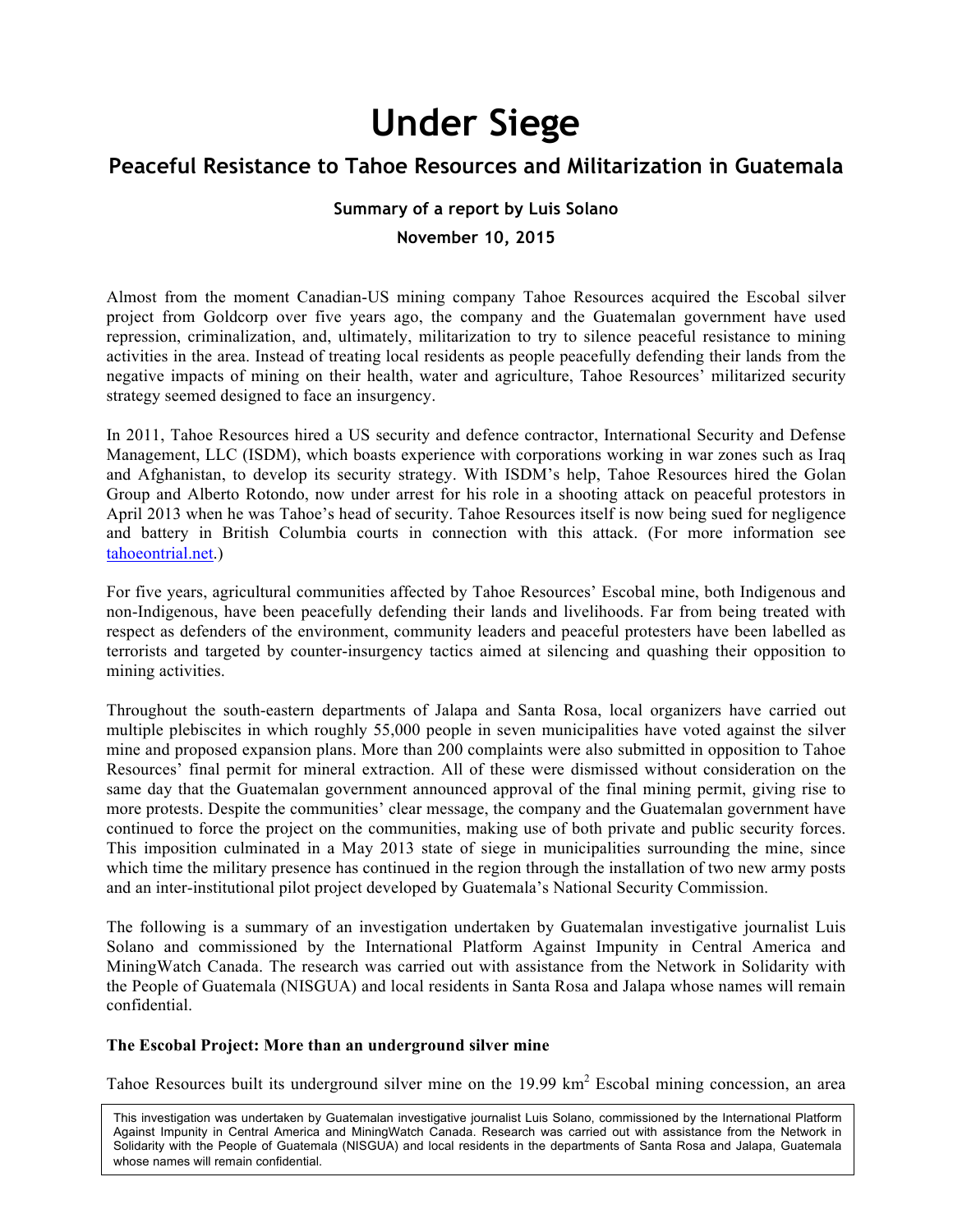equivalent to about one-fifth of the territory of the municipality of San Rafael Las Flores in the department of Santa Rosa, which has a total area of  $85 \text{ km}^2$ . The Ministry of Energy and Mines granted the final permit for mineral extraction at the Escobal mine on April 3, 2013. Tahoe Resources announced that it put the mine into commercial operation in January 2014. The company estimates that mine operations will last approximately 18 years, however this could be extended if the project expands.

The Escobal mine forms part of a much larger project that includes over twenty mining concessions that have been requested and that are in different stages of development from exploration to extraction, located in the departments of Guatemala, Jalapa, Santa Rosa, and Jutiapa. The total area of these concessions is approximately  $1290 \text{ km}^2$ .

# **Tahoe Resources' Elite Connections: Local, national and international**

Locally, Tahoe Resources' close connections with the Crowe family were important to initiate mineral exploration and extraction in the municipality of San Rafael Las Flores. The Crowe family had historic links to mining activities that took place in the area in the 1920s and owned lands in this area until 2013. From 2007 onward, landowner Carlos Crowe Santis served as Manager of Community Relations for Tahoe Resources. Previously, he worked for Goldcorp's Guatemalan subsidiary Montana Exploradora, which operates the controversial Marlin mine in the north-western highlands.

Nationally, one key actor is Guatemalan lawyer Jorge Asencio Aguirre. Asencio Aguirre registered Tahoe Resources' Guatemalan subsidiary, Minera San Rafael, S.A. (MSR), in 2010 and continues to act as one of its legal representatives. Asencio Aguirre also represents subsidiaries of Goldcorp and Kappes, Cassidy & Associates in Guatemala, whose mine projects are also focal points of enduring and at times violent conflicts. As he once stated on the television program *'Libre Encuentro'*, Asencio Aguirre helped develop Guatemala's 1997 Mining Law.

National Director of Mining, Fernando Castellanos Barquín, is responsible for awarding Tahoe's mineral extraction licence in April 2013, at which time he dismissed without consideration over 200 complaints that local residents had filed given worries over potential mine impacts on water and health. Before taking up his government post in 2012, Castellanos Barquín worked for Kluane Guatemala, S.A. This drilling company did contract work for MSR between 2007-2010. His controversial decision to dismiss the residents' complaints has been subject to an ongoing series of legal appeals that residents feel should have suspended mining operations.

Internationally, top executives of Canadian mining companies, Glamis Gold and Goldcorp, founded Tahoe Resources in 2009. Registered in Vancouver, with offices in Vancouver and Nevada, Tahoe acquired the Escobal project for US\$505 million from Goldcorp in 2010. Goldcorp was the top shareholder in Tahoe until June 2015, when it sold all of its shares for approximately CAD\$1 billion. To date, four of eight board members have current or past experience with Goldcorp or its predecessor Glamis Gold. Tahoe Resources CEO Kevin McArthur was once president of Glamis Gold and of Goldcorp, and currently advises Goldcorp's CEO.

# **Criminalization and Militarization of Community Leaders and Peaceful Protest**

As soon as peaceful resistance began in late 2011, the Guatemalan government and MSR's private security forces start to criminalize, stigmatize and defame local Catholic priests, leaders of the Committee in Defence of Life and Peace in San Rafael Las Flores, organized residents from the municipality of Mataquescuintla, members of the Diocesan Commission for the Defence of Nature (CODIDENA) and leaders of the Parliament of the Xinca People of Guatemala (PAPXIGUA).

A very important characteristic in this process is that all but one of the more than one hundred cases of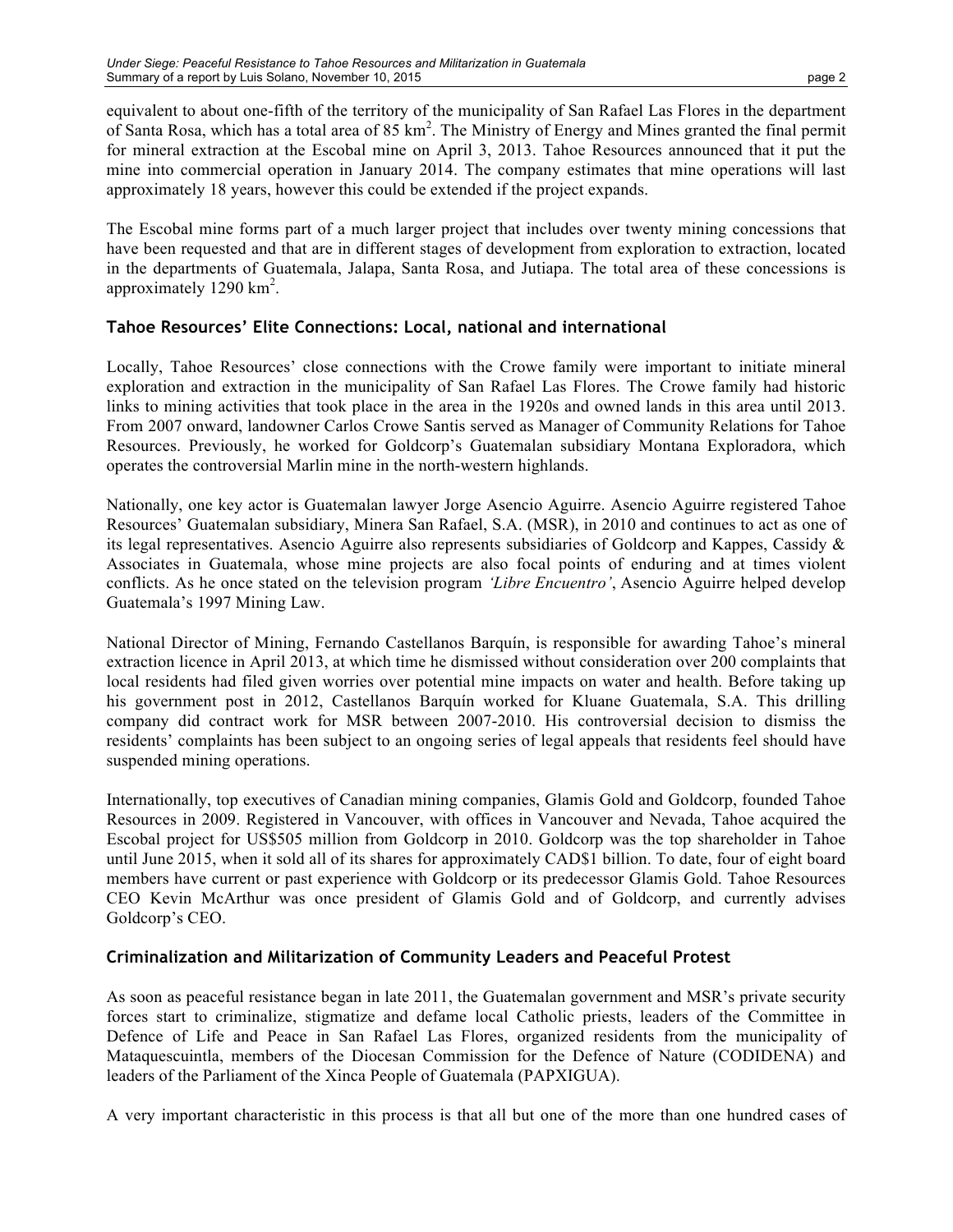criminalization against local residents and community leaders have been dismissed for lack of evidence or for including false evidence and/or statements. In the one case that went to trial, the accused community leader was eventually acquitted. In some cases, numerous charges were made against the same movement leader over a period of years and while no one remains in prison, several people spent days or months in preventative prison while their situation was clarified.

Despite police repression of their protests and the large number of cases of criminalization, local organizations continued to hold local plebiscites. Between 2011 and 2013, twelve municipal and community level plebiscites were held in San Rafael Las Flores and surrounding municipalities in which tens of thousands of people voted against Tahoe's Escobal project and any mining activities on their lands. Another two municipal consultations and one community consultation have been held since then.

The company and the Guatemalan Chamber of Commerce unsuccessfully filed several injunctions against these processes between 2011-2103. The consultation processes were ultimately held up by a Constitutional Court decision, which ruled them legitimate and vital to local decision-making.

When the state granted Tahoe Resources its final mineral extraction permit in April 2013, protests intensified. Four community plebiscites were held in the municipality of San Rafael Las Flores that same month and almost daily demonstrations took place. Police repressed peaceful protesters on April 6, wrongfully detaining 26 people for four days without warrants signed by a judge. On April 27, private security guards fired on a peaceful protest in front of the mine site, injuring seven men.

On April 30, 2013, the Public Prosecutor captured Tahoe Resources' then security manager, Alberto Rotondo, at La Aurora International Airport and indicted him on May 7, 2013 on charges of causing grave and minor injuries and obstruction of justice. His case is set to go to trial in January 2016. The seven men injured in this attack are also suing Tahoe Resources for negligence and battery in British Columbia.

On May 2, 2013, the Guatemalan government declared a state of siege for 30 days in four municipalities around the mine site. This was downgraded to a "state of prevention" 8 days later. During this time the homes of community leaders active in the anti-mining resistance were raided and five people were jailed for months. Two military outposts have remained in the area ever since.

Key to the escalation of local conflict was the National Security Commission (CNS)'s decision to categorize Escobal mining project as a 'strategic natural resources', characterizing those opposed to it as a threat to national security. This led to the establishment of a pilot project in the municipality of San Rafael Las Flores: 'the Inter-Institutional Commission for Integrated Development'. The Governmental Accord to create this project was never officially published.

The stated purpose of this project was to "[develop] policies, strategies, projects and recommendations that would enable the Committee to holistically address security and development issues toward the betterment of the quality of life of the population and to ensure environmental protection." It was justified based on "attacks and kidnappings of members of the National Police, and robbery of explosive material and munitions belonging to the mining company and the National Police" that had taken place months prior and were blamed on members of the resistance to the mining project.

According to residents, the real aim was to silence social protest against MSR and interrupt municipal and community plebiscites underway. Local plebiscites effectively came to a halt for six months once the state of siege was declared and have only gradually resumed since late 2013.

Tahoe Resources directly assisted in establishing this office, as reported in its 2013 Annual Information Form and recorded by the National Security Commission. The Inter-Institutional Group includes participation from the Ministry of Energy and Mines (the lead institution); the Ministry of the Environment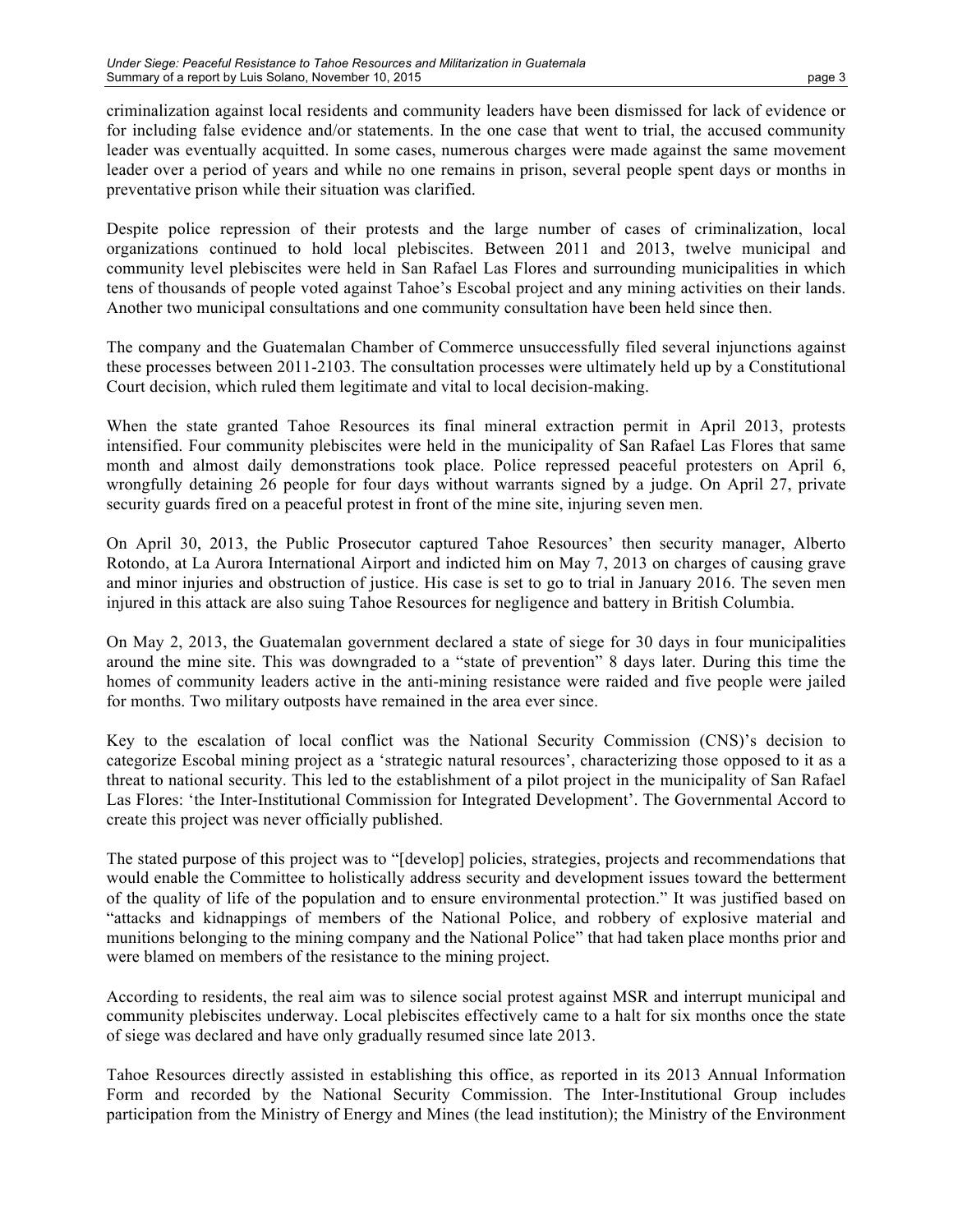and Natural Resources; the Ministry of the Interior; the Technical Secretary of the National Security Commission; the Secretary for Strategic State Intelligence; the National Commission for Protected Areas; and the Presidential Committee of the National Dialogue System.

The creation of this Inter-Institutional Commission demonstrates the influence of military security and intelligence in the area. Still in operation in San Rafael Las Flores, it is believed to still be carrying out intelligence gathering activities.

# **Revelations About Tahoe Resources' Quasi-Military Security Strategy**

Filings in the case against Tahoe Resources in British Columbia include important revelations about the company's militarized security strategy, beginning in 2011 with the hiring of a major US security contractor and Alberto Rotondo.

The sworn testimony of Donald Paul Gray, Vice President of Tahoe Resources, demonstrates links between a conglomerate of companies and individuals tied to military and intelligence services, contracts with private security companies with large military projects, and companies with mining and construction operations in Guatemala.

According to Gray, in 2011, MSR "engaged International Security and Defense Management, LLC ("ISDM"), a company founded by veterans of the US armed forces and based in California, "to assess its security needs and requirements during the construction phase of the Escobal project." ISDM is listed amongst the most important private military companies in the world, and boasts experience providing security operations for corporations working in warzones including Iraq and Afghanistan.

Through ISDM, "MSR came to contract with [the Golan Group], formally called Alfa Uno, and retained it to develop and implement MSR's security plan." Golan Group is an Israeli private security company founded in 1983 by members of the Israeli Special Armed Forces. Notably, between 2005 and 2009, the Golan Group provided security services to Glamis Gold and Hudbay Minerals at their Marlin and Fénix mining projects, respectively. The Golan Group has also worked for Kappes, Cassidy & Associates at its conflict-ridden El Tambor project near Guatemala City. It provided security services for MSR before, during, and after the incidents of April 27, 2013.

Also through ISDM, Alberto Rotondo was contracted as head of security and came to manage the contract with the Golan Group. Rotondo claims on his LinkedIn page that he has military training in counterinsurgency. He graduated in 1974 from the Peruvian Naval Academy and, between 1980 and 1981, received training at the United States Naval Special War Command (US NSWC), headquartered in Coronado, California. Between 1985 and 1986, he received training in psychological operations, civil affairs and low-intensity terrorism at the John F. Kennedy Special Warfare Center and School in Fort Bragg, North Carolina, which is where the US Army Center and School for Psychological Operations is located. According to community members interviewed, from 2011 until the state of siege, Rotondo designed and oversaw plans for criminalization. Rotondo worked for Tahoe Resources until shortly after the shooting on April 27, 2013.

Also revealing is wiretap evidence, authorized by the Lower Court Penal Judge for Narcotrafficking Activities and Crimes against the Environment of Guatemala against Rotondo and that was translated and submitted to the BC Supreme Court as part of the legal proceedings against Tahoe Resources.

In the wiretaps, Rotondo orders guards to open fire against protesters during the events of April 27, 2013, using criminal and racist language. These recordings include conversations between Rotondo and Juan Pablo Oliva Trejo. Oliva Trejo was taken into police custody on May 4, 2013. He is legal representative of Counter Risk, S.A., a company contracted by Tahoe Resources to carry out risk consultancy and to track